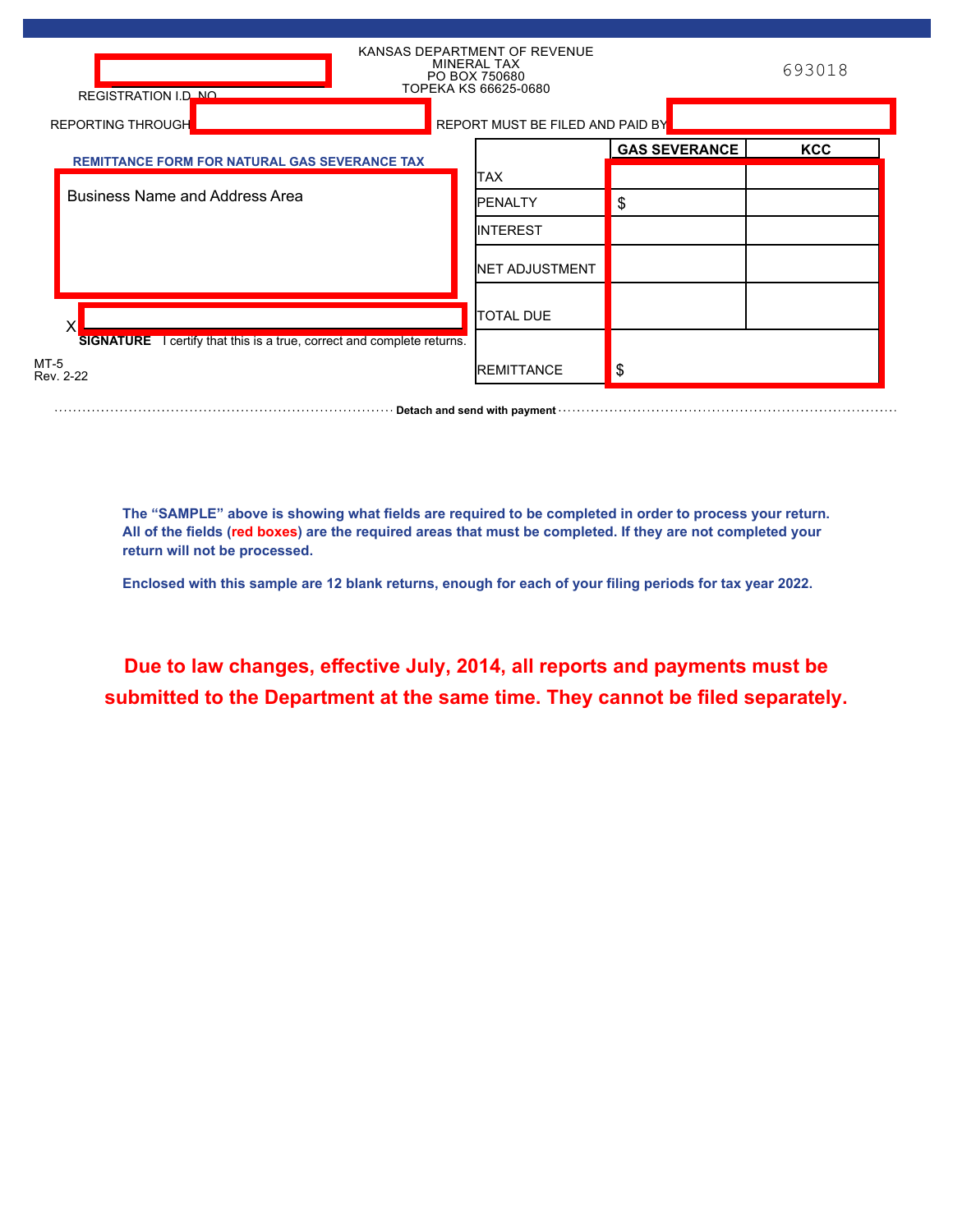|                                                      |                                                                                                                                                                                                                                      |            | KANSAS DEPARTMENT OF REVENUE<br><b>MINERAL TAX</b><br>PO BOX 750680 |                      | 693018       |
|------------------------------------------------------|--------------------------------------------------------------------------------------------------------------------------------------------------------------------------------------------------------------------------------------|------------|---------------------------------------------------------------------|----------------------|--------------|
| REGISTRATION I.D. NO.                                |                                                                                                                                                                                                                                      |            | TOPEKA KS 66625-0680                                                |                      |              |
| REPORTING THROUGH                                    | JANUARY, 2022 REPORT MUST BE FILED AND PAID BY MARCH 21, 2022                                                                                                                                                                        |            |                                                                     |                      |              |
|                                                      |                                                                                                                                                                                                                                      |            |                                                                     | <b>GAS SEVERANCE</b> | <b>KCC</b>   |
| <b>REMITTANCE FORM FOR NATURAL GAS SEVERANCE TAX</b> |                                                                                                                                                                                                                                      | <b>TAX</b> | \$                                                                  |                      |              |
|                                                      |                                                                                                                                                                                                                                      |            | <b>PENALTY</b>                                                      |                      |              |
|                                                      |                                                                                                                                                                                                                                      |            | <b>INTEREST</b>                                                     |                      |              |
|                                                      |                                                                                                                                                                                                                                      |            |                                                                     |                      |              |
|                                                      |                                                                                                                                                                                                                                      |            | NET ADJUSTMENT                                                      |                      |              |
|                                                      |                                                                                                                                                                                                                                      |            | <b>TOTAL DUE</b>                                                    |                      |              |
| X                                                    | <b>SIGNATURE</b> I certify that this is a true, correct and complete returns.                                                                                                                                                        |            |                                                                     |                      |              |
| MT-5                                                 |                                                                                                                                                                                                                                      |            | <b>REMITTANCE</b>                                                   |                      |              |
| Rev. 2-22                                            | <u>net and send you construct the construction of the construction of the construction of the construction of the construction of the construction of the construction of the construction of the construction of the constructi</u> |            |                                                                     | \$                   |              |
|                                                      |                                                                                                                                                                                                                                      |            |                                                                     |                      |              |
|                                                      |                                                                                                                                                                                                                                      |            |                                                                     |                      |              |
|                                                      |                                                                                                                                                                                                                                      |            | KANSAS DEPARTMENT OF REVENUE<br>MINERAL TAX<br>PO BOX 750680        |                      | 693018       |
| <b>REGISTRATION I.D. NO.</b>                         |                                                                                                                                                                                                                                      |            | TOPEKA KS 66625-0680                                                |                      |              |
| REPORTING THROUGH                                    | FEBRUARY, 2022 REPORT MUST BE FILED AND PAID BY APRIL 20, 2022                                                                                                                                                                       |            |                                                                     |                      |              |
|                                                      |                                                                                                                                                                                                                                      |            |                                                                     | <b>GAS SEVERANCE</b> | <b>KCC</b>   |
|                                                      | <b>REMITTANCE FORM FOR NATURAL GAS SEVERANCE TAX</b>                                                                                                                                                                                 |            | <b>TAX</b>                                                          | \$                   |              |
|                                                      |                                                                                                                                                                                                                                      |            | <b>PENALTY</b>                                                      |                      |              |
|                                                      |                                                                                                                                                                                                                                      |            | <b>INTEREST</b>                                                     |                      |              |
|                                                      |                                                                                                                                                                                                                                      |            | NET ADJUSTMENT                                                      |                      |              |
|                                                      |                                                                                                                                                                                                                                      |            | <b>TOTAL DUE</b>                                                    |                      |              |
| X                                                    |                                                                                                                                                                                                                                      |            |                                                                     |                      |              |
| MT-5                                                 | SIGNATURE I certify that this is a true, correct and complete returns.                                                                                                                                                               |            | <b>REMITTANCE</b>                                                   |                      |              |
| Rev. 2-22                                            | Detach and send with payment with construction of the constraint of the constraint of the constraint of the constraint of the constraint of the constraint of the constraint of the constraint of the constraint of the constr       |            |                                                                     | \$                   |              |
|                                                      |                                                                                                                                                                                                                                      |            |                                                                     |                      |              |
|                                                      |                                                                                                                                                                                                                                      |            | KANSAS DEPARTMENT OF REVENUE                                        |                      |              |
|                                                      |                                                                                                                                                                                                                                      |            | MINERAL TAX<br>PO BOX 750680                                        |                      | 693018       |
| REGISTRATION I.D. NO.                                |                                                                                                                                                                                                                                      |            | TOPEKA KS 66625-0680                                                |                      |              |
| REPORTING THROUGH                                    | <b>MARCH, 2022</b>                                                                                                                                                                                                                   |            | REPORT MUST BE FILED AND PAID BY                                    |                      | MAY 20, 2022 |
|                                                      |                                                                                                                                                                                                                                      |            |                                                                     | <b>GAS SEVERANCE</b> | <b>KCC</b>   |
| <b>REMITTANCE FORM FOR NATURAL GAS SEVERANCE TAX</b> |                                                                                                                                                                                                                                      | <b>TAX</b> | \$                                                                  |                      |              |
|                                                      |                                                                                                                                                                                                                                      |            | PENALTY                                                             |                      |              |
|                                                      |                                                                                                                                                                                                                                      |            | <b>INTEREST</b>                                                     |                      |              |
|                                                      |                                                                                                                                                                                                                                      |            | NET ADJUSTMENT                                                      |                      |              |
|                                                      |                                                                                                                                                                                                                                      |            | <b>TOTAL DUE</b>                                                    |                      |              |
| $X$ .                                                | <b>SIGNATURE</b> I certify that this is a true, correct and complete returns.                                                                                                                                                        |            |                                                                     |                      |              |
| MT-5<br>Rev. 2-22                                    |                                                                                                                                                                                                                                      |            | <b>REMITTANCE</b>                                                   | \$                   |              |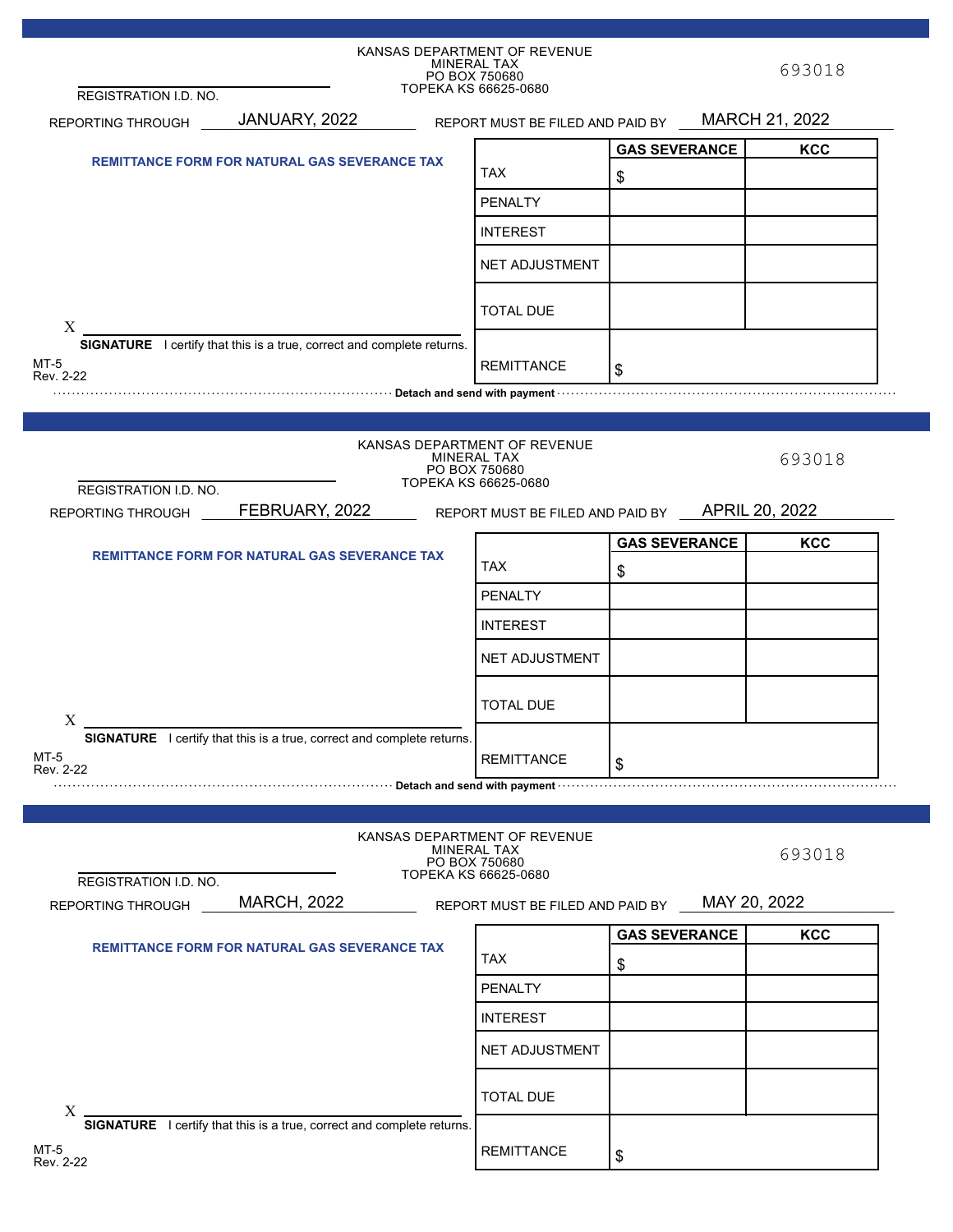|                                                                                                                                                                                                                                      |                                                      | KANSAS DEPARTMENT OF REVENUE<br>MINERAL TAX<br>PO BOX 750680                                |                      | 693018                 |
|--------------------------------------------------------------------------------------------------------------------------------------------------------------------------------------------------------------------------------------|------------------------------------------------------|---------------------------------------------------------------------------------------------|----------------------|------------------------|
| REGISTRATION I.D. NO.                                                                                                                                                                                                                |                                                      | TOPEKA KS 66625-0680                                                                        |                      |                        |
| <b>REPORTING THROUGH</b>                                                                                                                                                                                                             | <b>APRIL, 2022</b>                                   | REPORT MUST BE FILED AND PAID BY                                                            |                      | <b>JUNE 20, 2022</b>   |
|                                                                                                                                                                                                                                      |                                                      |                                                                                             | <b>GAS SEVERANCE</b> | <b>KCC</b>             |
| <b>REMITTANCE FORM FOR NATURAL GAS SEVERANCE TAX</b>                                                                                                                                                                                 |                                                      | <b>TAX</b>                                                                                  | \$                   |                        |
|                                                                                                                                                                                                                                      |                                                      | <b>PENALTY</b>                                                                              |                      |                        |
|                                                                                                                                                                                                                                      |                                                      | <b>INTEREST</b>                                                                             |                      |                        |
|                                                                                                                                                                                                                                      |                                                      | <b>NET ADJUSTMENT</b>                                                                       |                      |                        |
|                                                                                                                                                                                                                                      |                                                      | <b>TOTAL DUE</b>                                                                            |                      |                        |
| X<br><b>SIGNATURE</b> I certify that this is a true, correct and complete returns.                                                                                                                                                   |                                                      |                                                                                             |                      |                        |
| MT-5<br>Rev. 2-22                                                                                                                                                                                                                    |                                                      | <b>REMITTANCE</b>                                                                           | \$                   |                        |
| <u>net and the parameter control of the control of the control of the control of the payment of the control of the control of the control of the control of the control of the control of the control of the control of the cont</u> |                                                      |                                                                                             |                      |                        |
|                                                                                                                                                                                                                                      |                                                      |                                                                                             |                      |                        |
|                                                                                                                                                                                                                                      |                                                      | KANSAS DEPARTMENT OF REVENUE<br><b>MINERAL TAX</b><br>PO BOX 750680<br>TOPEKA KS 66625-0680 |                      | 693018                 |
| REGISTRATION I.D. NO.<br>REPORTING THROUGH                                                                                                                                                                                           | MAY, 2022                                            | REPORT MUST BE FILED AND PAID BY JULY 20, 2022                                              |                      |                        |
|                                                                                                                                                                                                                                      |                                                      |                                                                                             |                      |                        |
|                                                                                                                                                                                                                                      | <b>REMITTANCE FORM FOR NATURAL GAS SEVERANCE TAX</b> |                                                                                             | <b>GAS SEVERANCE</b> | <b>KCC</b>             |
|                                                                                                                                                                                                                                      |                                                      | <b>TAX</b>                                                                                  | \$                   |                        |
|                                                                                                                                                                                                                                      |                                                      | PENALTY                                                                                     |                      |                        |
|                                                                                                                                                                                                                                      |                                                      | <b>INTEREST</b>                                                                             |                      |                        |
|                                                                                                                                                                                                                                      |                                                      | <b>NET ADJUSTMENT</b>                                                                       |                      |                        |
| $X_{-}$                                                                                                                                                                                                                              |                                                      | <b>TOTAL DUE</b>                                                                            |                      |                        |
| SIGNATURE I certify that this is a true, correct and complete returns.                                                                                                                                                               |                                                      |                                                                                             |                      |                        |
| MT-5<br>Rev. 2-22                                                                                                                                                                                                                    |                                                      | <b>REMITTANCE</b>                                                                           | \$                   |                        |
| <u>Exercise control of the control of the control of the control of the control of the payment of the control of the control of the control of the control of the control of the control of the control of the control of the co</u> |                                                      |                                                                                             |                      |                        |
|                                                                                                                                                                                                                                      |                                                      |                                                                                             |                      |                        |
|                                                                                                                                                                                                                                      |                                                      | KANSAS DEPARTMENT OF REVENUE<br><b>MINERAL TAX</b><br>PO BOX 750680<br>TOPEKA KS 66625-0680 |                      | 693018                 |
| REGISTRATION I.D. NO.<br>REPORTING THROUGH                                                                                                                                                                                           | <b>JUNE, 2022</b>                                    | REPORT MUST BE FILED AND PAID BY                                                            |                      | <b>AUGUST 22, 2022</b> |
|                                                                                                                                                                                                                                      | <b>REMITTANCE FORM FOR NATURAL GAS SEVERANCE TAX</b> |                                                                                             | <b>GAS SEVERANCE</b> | <b>KCC</b>             |
|                                                                                                                                                                                                                                      |                                                      | <b>TAX</b>                                                                                  | \$                   |                        |
|                                                                                                                                                                                                                                      |                                                      | <b>PENALTY</b>                                                                              |                      |                        |
|                                                                                                                                                                                                                                      |                                                      | <b>INTEREST</b>                                                                             |                      |                        |
|                                                                                                                                                                                                                                      |                                                      | NET ADJUSTMENT                                                                              |                      |                        |
| X                                                                                                                                                                                                                                    |                                                      | <b>TOTAL DUE</b>                                                                            |                      |                        |
| SIGNATURE I certify that this is a true, correct and complete returns.<br>MT-5<br>Rev. 2-22                                                                                                                                          |                                                      | <b>REMITTANCE</b>                                                                           | \$                   |                        |

×,

×.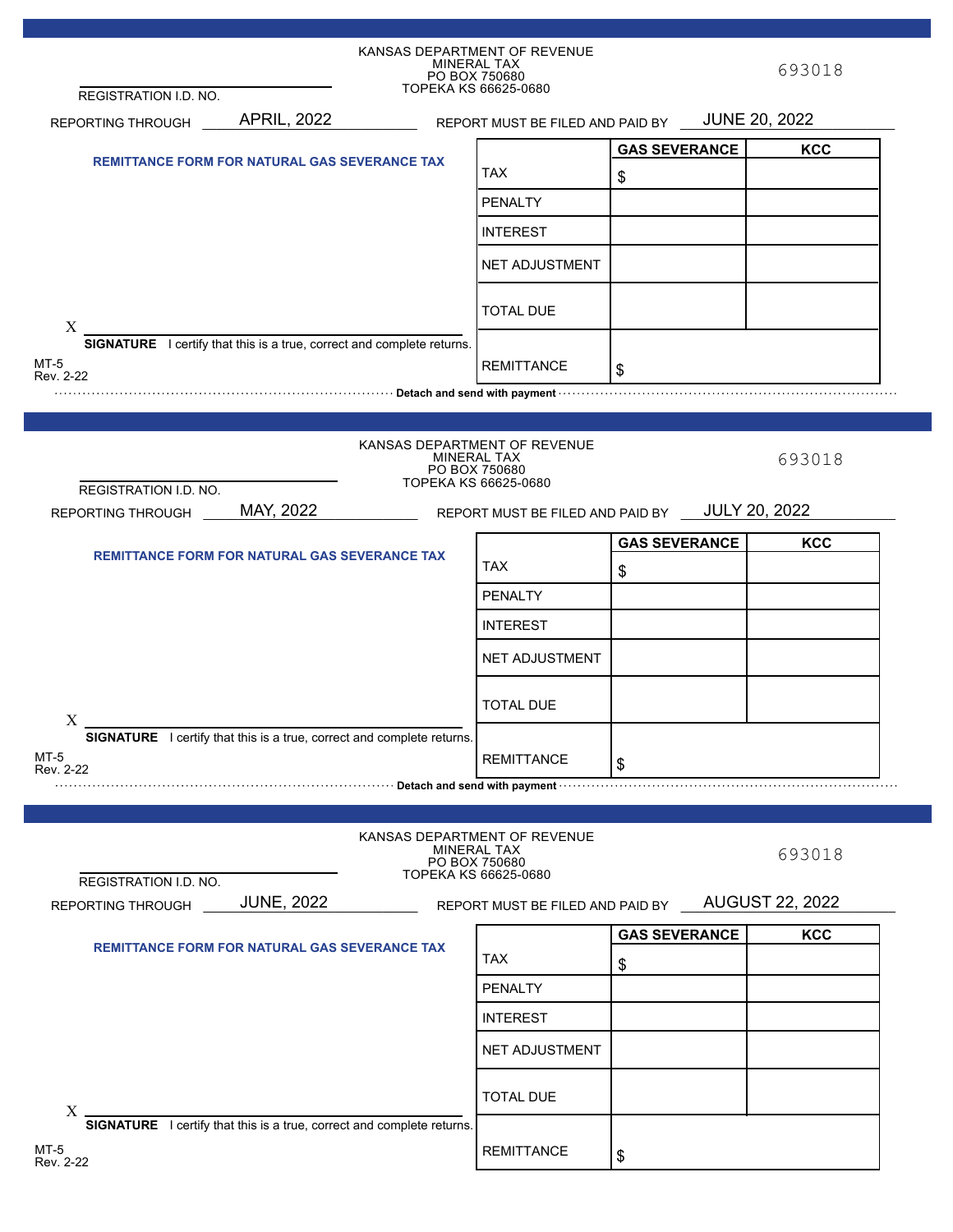|                                                      |                                                                                                                                                                                                                                | KANSAS DEPARTMENT OF REVENUE<br>MINERAL TAX         |                      | 693018                   |
|------------------------------------------------------|--------------------------------------------------------------------------------------------------------------------------------------------------------------------------------------------------------------------------------|-----------------------------------------------------|----------------------|--------------------------|
| REGISTRATION I.D. NO.                                |                                                                                                                                                                                                                                | PO BOX 750680<br>TOPEKA KS 66625-0680               |                      |                          |
| REPORTING THROUGH                                    | <b>JULY, 2022</b>                                                                                                                                                                                                              | REPORT MUST BE FILED AND PAID BY SEPTEMBER 20, 2022 |                      |                          |
|                                                      |                                                                                                                                                                                                                                |                                                     | <b>GAS SEVERANCE</b> | <b>KCC</b>               |
| <b>REMITTANCE FORM FOR NATURAL GAS SEVERANCE TAX</b> |                                                                                                                                                                                                                                | TAX                                                 | \$                   |                          |
|                                                      |                                                                                                                                                                                                                                | <b>PENALTY</b>                                      |                      |                          |
|                                                      |                                                                                                                                                                                                                                | <b>INTEREST</b>                                     |                      |                          |
|                                                      |                                                                                                                                                                                                                                |                                                     |                      |                          |
|                                                      |                                                                                                                                                                                                                                | <b>NET ADJUSTMENT</b>                               |                      |                          |
|                                                      |                                                                                                                                                                                                                                | <b>TOTAL DUE</b>                                    |                      |                          |
| X                                                    | <b>SIGNATURE</b> I certify that this is a true, correct and complete returns.                                                                                                                                                  |                                                     |                      |                          |
| MT-5                                                 |                                                                                                                                                                                                                                | <b>REMITTANCE</b>                                   | \$                   |                          |
| Rev. 2-22                                            |                                                                                                                                                                                                                                |                                                     |                      |                          |
|                                                      |                                                                                                                                                                                                                                |                                                     |                      |                          |
|                                                      |                                                                                                                                                                                                                                | KANSAS DEPARTMENT OF REVENUE                        |                      |                          |
|                                                      |                                                                                                                                                                                                                                | MINERAL TAX<br>PO BOX 750680                        |                      | 693018                   |
| REGISTRATION I.D. NO.                                |                                                                                                                                                                                                                                | TOPEKA KS 66625-0680                                |                      |                          |
| REPORTING THROUGH                                    | AUGUST, 2022                                                                                                                                                                                                                   | REPORT MUST BE FILED AND PAID BY                    |                      | <b>OCTOBER 20, 2022</b>  |
|                                                      |                                                                                                                                                                                                                                |                                                     | <b>GAS SEVERANCE</b> | <b>KCC</b>               |
|                                                      | <b>REMITTANCE FORM FOR NATURAL GAS SEVERANCE TAX</b>                                                                                                                                                                           | <b>TAX</b>                                          | \$                   |                          |
|                                                      |                                                                                                                                                                                                                                | <b>PENALTY</b>                                      |                      |                          |
|                                                      |                                                                                                                                                                                                                                |                                                     |                      |                          |
|                                                      |                                                                                                                                                                                                                                | <b>INTEREST</b>                                     |                      |                          |
|                                                      |                                                                                                                                                                                                                                | <b>NET ADJUSTMENT</b>                               |                      |                          |
|                                                      |                                                                                                                                                                                                                                |                                                     |                      |                          |
| $X_{-}$                                              |                                                                                                                                                                                                                                | <b>TOTAL DUE</b>                                    |                      |                          |
|                                                      | SIGNATURE I certify that this is a true, correct and complete returns.                                                                                                                                                         |                                                     |                      |                          |
| MT-5<br>Rev. 2-22                                    |                                                                                                                                                                                                                                | <b>REMITTANCE</b>                                   | \$                   |                          |
|                                                      | Detach and send with payment with construction of the constraint of the constraint of the construction of the constraint of the constraint of the constraint of the constraint of the constraint of the constraint of the cons |                                                     |                      |                          |
|                                                      |                                                                                                                                                                                                                                |                                                     |                      |                          |
|                                                      |                                                                                                                                                                                                                                | KANSAS DEPARTMENT OF REVENUE<br>MINERAL TAX         |                      |                          |
|                                                      |                                                                                                                                                                                                                                | PO BOX 750680<br>TOPEKA KS 66625-0680               |                      | 693018                   |
| REGISTRATION I.D. NO.                                |                                                                                                                                                                                                                                |                                                     |                      |                          |
| REPORTING THROUGH                                    | SEPTEMBER, 2022                                                                                                                                                                                                                | REPORT MUST BE FILED AND PAID BY                    |                      | <b>NOVEMBER 21, 2022</b> |
|                                                      | <b>REMITTANCE FORM FOR NATURAL GAS SEVERANCE TAX</b>                                                                                                                                                                           |                                                     | <b>GAS SEVERANCE</b> | <b>KCC</b>               |
|                                                      |                                                                                                                                                                                                                                | <b>TAX</b>                                          | \$                   |                          |
|                                                      |                                                                                                                                                                                                                                | <b>PENALTY</b>                                      |                      |                          |
|                                                      |                                                                                                                                                                                                                                | <b>INTEREST</b>                                     |                      |                          |
|                                                      |                                                                                                                                                                                                                                | <b>NET ADJUSTMENT</b>                               |                      |                          |
|                                                      |                                                                                                                                                                                                                                |                                                     |                      |                          |
|                                                      |                                                                                                                                                                                                                                | <b>TOTAL DUE</b>                                    |                      |                          |
| X                                                    | SIGNATURE I certify that this is a true, correct and complete returns.                                                                                                                                                         |                                                     |                      |                          |
| MT-5                                                 |                                                                                                                                                                                                                                |                                                     |                      |                          |
| Rev. 2-22                                            |                                                                                                                                                                                                                                | <b>REMITTANCE</b>                                   | \$                   |                          |